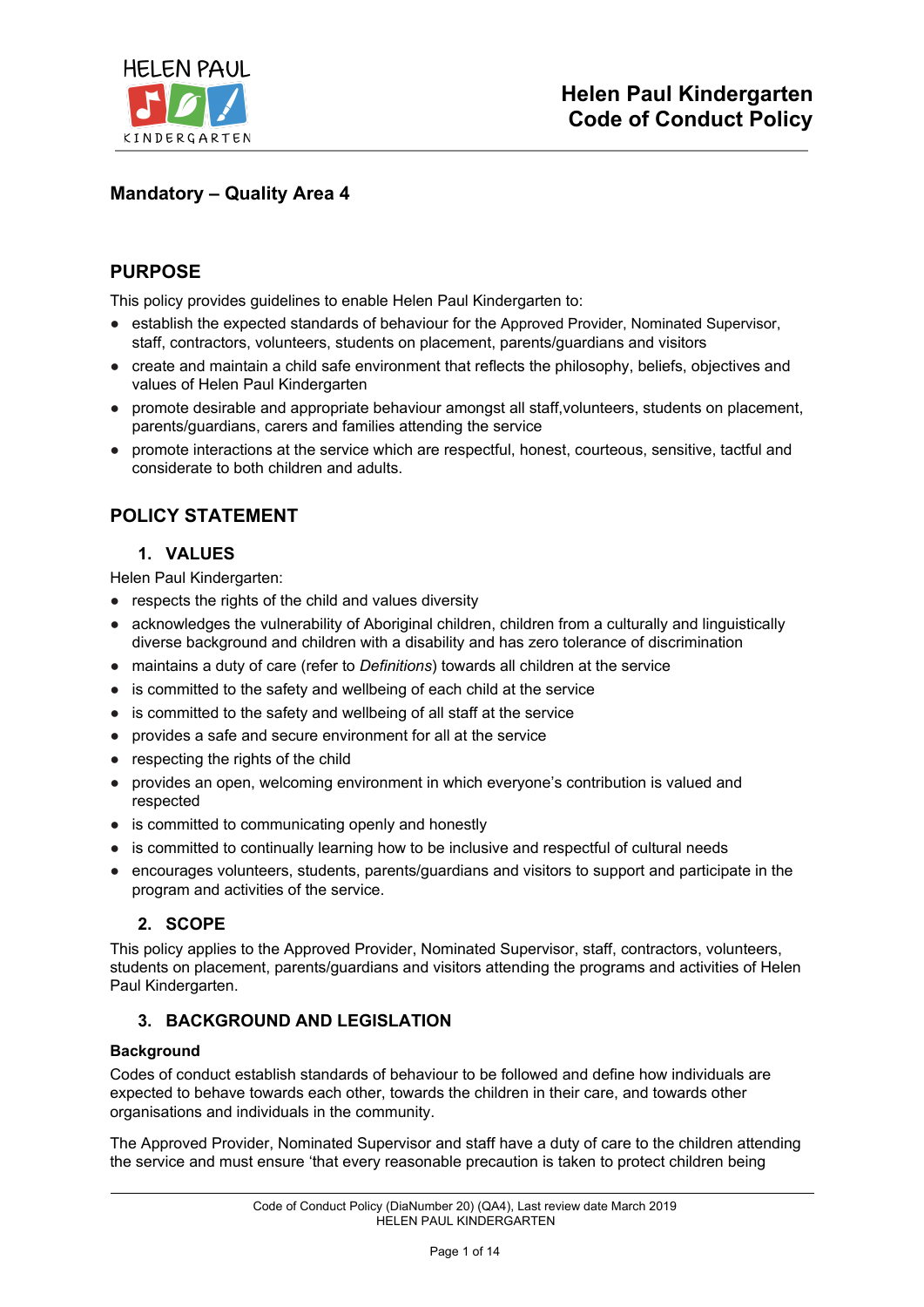

educated and cared for by the service from harm and from any hazard likely to cause injury' (National Law: Section 167).

The *National Quality Standard* requires that staff are respectful and ethical and that 'professional standards guide practice, interactions and relationships' (*National Quality Standard*: 4.2 and 4.2.1).

Employers also have a legal responsibility to provide, as far as is practicable, a safe workplace that is free from discrimination, bullying and harassment.

Child Safe Standard 3 requires services to develop and review codes of conduct that establish clear expectations for appropriate behaviour with children including:

- how to respond to risks adults may pose to children or that children may pose to each other
- how to ensure the cultural safety of Aboriginal children and culturally and linguistically diverse children
- how to be inclusive of all children, including children with a disability.

A Code of Conduct should be informed by the service's philosophy, beliefs and values, and based on ethical principles of mutual respect, equity and fairness. Consideration should be given to the Victorian Teaching Profession *Code of Conduct and the Code of Ethics* and to the Early Childhood Australia's *Code of Ethics* in developing the code of conduct.

The Approved Provider must ensure that the Nominated Supervisor, staff, contractors, volunteers, students on placement, parents/guardians, children and others attending the programs and activities of Helen Paul Kindergarten adhere to the expectations outlined in the Code of Conduct when communicating to and interacting with:

- children at the service and their parents and family members
- each other
- others in the community.

#### **Legislation and standards**

Relevant legislation and standards include but are not limited to:

- *Charter of Human Rights and [Responsibilities](http://www.legislation.vic.gov.au/Domino/Web_Notes/LDMS/PubStatbook.nsf/f932b66241ecf1b7ca256e92000e23be/54d73763ef9dca36ca2571b6002428b0!OpenDocument) Act 2006* [\(Vic\)](http://www.legislation.vic.gov.au/Domino/Web_Notes/LDMS/PubStatbook.nsf/f932b66241ecf1b7ca256e92000e23be/54d73763ef9dca36ca2571b6002428b0!OpenDocument)
- Child Safe Standards (Vic) (new)
- *Children, Youth and Families Act 2005* (Vic)
- *Child Wellbeing and Safety Act 2005* (Vic)
- *Disability Discrimination Act 1992* (Cth)
- *Education and Care Services National Law Act 2010*: Sections 166, 167, 174
- *Education and Care Services National Regulations 2011*: Regulations 155, 156, 157, 175
- *Equal Opportunity Act 2010* (Vic)
- *Fair Work Act 2009* (Cth)
- Fair Work Regulations 2009 (Cth)
- National Quality Standard, Quality Area 4: Staffing Arrangements
	- − Standard 4.2: Educators, coordinators and staff members are respectful and ethical
		- − Element 4.2.1: Professional standards guide practice, interactions and relationships
- *Occupational Health and Safety Act 2004*
- *Occupational Health and Safety Regulations 2007*
- *Racial Discrimination Act 1975*
- *Racial and Religious [Tolerance](http://www.legislation.vic.gov.au/Domino/Web_Notes/LDMS/PubLawToday.nsf/a12f6f60fbd56800ca256de500201e54/ab66aeef028f70e7ca2576400082797c%21OpenDocument) Act 2001* (Vic)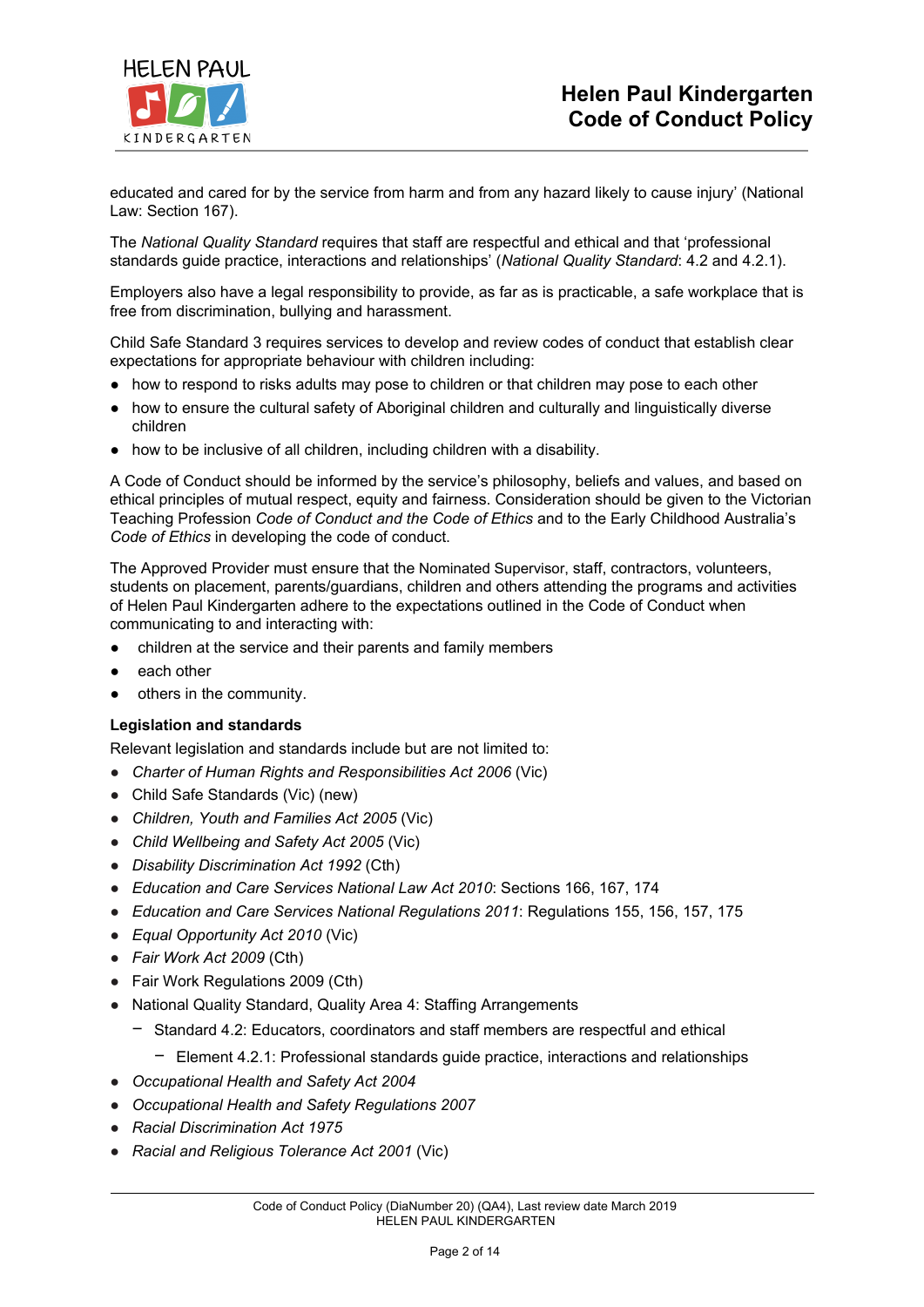

- *Sex Discrimination Act 1984* (Cth)
- Victorian Institute of Teaching *The Victorian Teaching Profession Code of Conduct (new)*
- Victorian Institute of Teaching *The Victorian Teaching Profession Code of Ethics (new)*

#### **4. DEFINITIONS**

The terms defined in this section relate specifically to this policy. For commonly used terms e.g. Approved Provider, Nominated Supervisor, Regulatory Authority etc. refer to the *General Definitions* section of the Policy Folder.

**Bullying:** Repeated verbal, physical, social or psychological behaviour that is harmful and involves the misuse of power by an individual or group towards one or more persons. Bullying occurs when one or more people deliberately and repeatedly upset or hurt another person, damage their property, reputation or social acceptance. (new)

Please note the definition for assault has been deleted in this updated version.

**Duty of care:** A common law concept that refers to the responsibilities of organisations to provide people with an adequate level of protection against harm and all reasonable foreseeable risk of injury.

**Ethical conduct:** Behavior which reflects values or a code of conduct. (new definition; the 2016 version is: Always act in the best interests of children, their parents/guardians and families, and users of the service.

**Harassment:** When someone is demeaning, derogatory or intimidating towards another person. Harassment includes:

- racial taunts
- taunts about sexual orientation or gender identity
- sexual harassment: unwelcome physical, verbal or written behaviour of a sexual nature
- repeated insulting remarks.

**Investigator:** A person/staff member assigned or organization engaged with the responsibility of investigating suspected breaches of the Code of Conduct by the Approved Provider. (new)

**Notifiable complaint:** A complaint that alleges a breach of the Education and Care Services National Act or Regulation, or alleges that the health, safety or wellbeing of a child at the service may have been compromised. Any complaint of this nature must be reported by the Approved Provider to the secretary of DET within 24 hours of the complaint being made (Section 174(2)(b), Regulation 176(2)(b)). Written reports to DET must include: (please note DET has replaced the DEECD)

- details of the event or incident
- the name of the person who initially made the complaint
- if appropriate, the name of the child concerned and the condition of the child, including a medical or incident report (where relevant)
- contact details of a nominated member of the Grievances Subcommittee/investigator
- any other relevant information.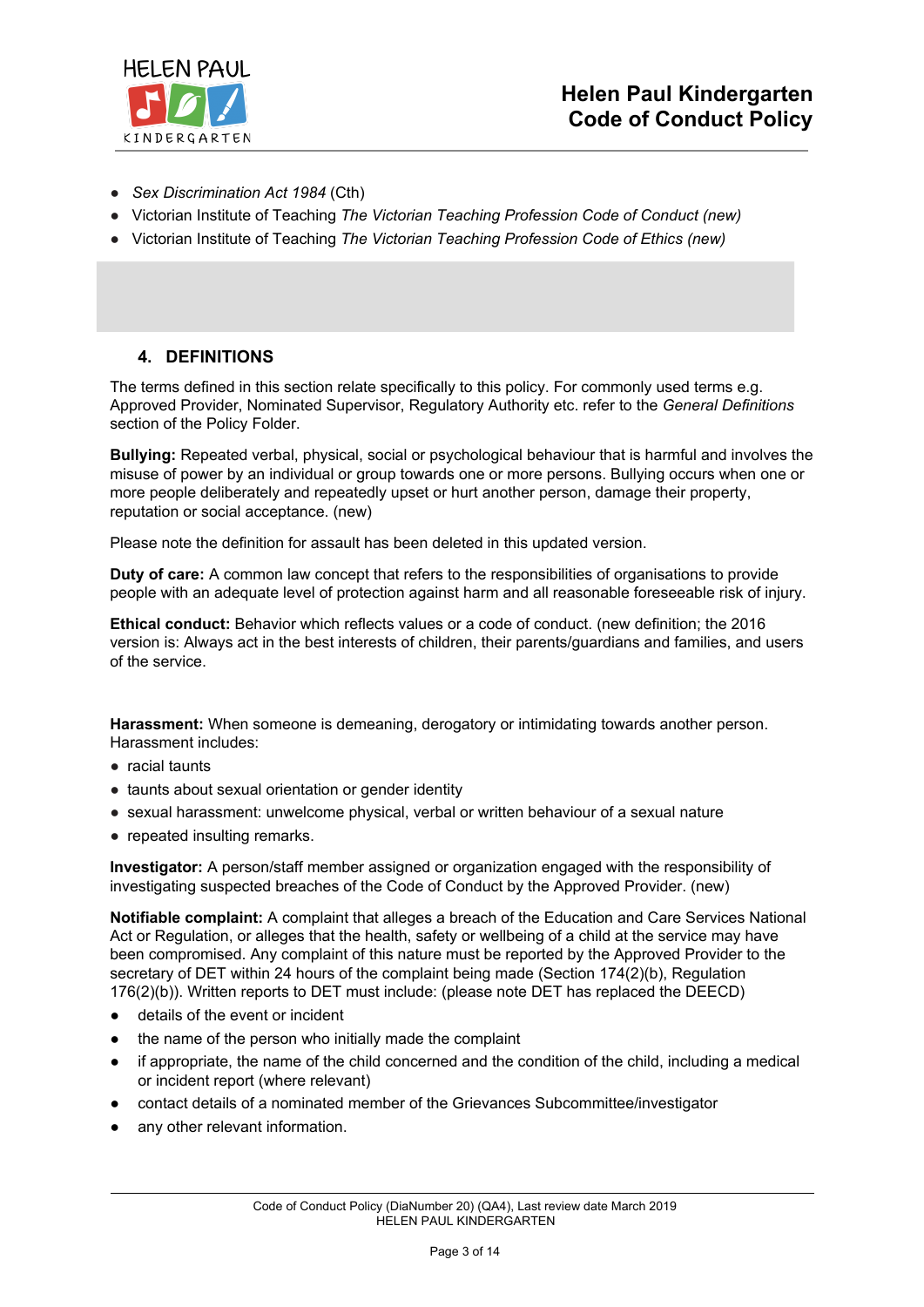

Written notification of complaints must be submitted via the National Quality Agenda IT system (NQAITS): <http://www.acecqa.gov.au/national-quality-agenda-it-system>. If the Approved Provider is unsure whether the matter is a notifiable complaint, it is good practice to contact DET for confirmation.

**Respect:** Demonstrating regard for the rights of individuals, for different values and points of views. (new definition from the 2016 version. This version is more encompassing)

**Serious incident:** A serious incident is defined as (regulation 12):

- the death of a child
	- while being cared for by an education and care service; or
	- following an incident while being educated and cared for by an education and care service
- any incident involving serious injury or trauma to, or illness of, a child while being educated and cared for by an education and care service -
	- which a reasonable person would consider required urgent medical attention from a registered medical practitioner (examples include broken limbs or anaphylaxis reaction) attention of a registered medical practitioner; or
	- for which the child attended, or ought reasonably to have attended a hospital.
- any incident where the attendance by emergency services at the education and care service premises was sought, or ought reasonably to have been sought
- any circumstances where a child being educated and cared for by an education and care service appears to be missing or cannot be accounted for;
	- appears to have been taken or removed from the education and care services premises in a manner that contravenes National Regulations;
	- is mistakenly locked in or locked out of the education and care service premises or any part of the premises.

The Regulatory Authority must be notified of a serious incident (section 174(2)(a)) **in writing in the case of:**

- the death of a child, as soon as practicable but within 24 hours of the death, or the time that the person becomes aware of the death
- any other serious incident, within 24 hours of the incident or the time that the person becomes aware of the incident

Written notification of serious incidents must be submitted via the ACECQA portal using the appropriate forms at [http://acecqa.gov.au/notifications.](http://acecqa.gov.au/notifications) (please note, this is a new definition of serious incident from the 2016 version. The last version was constructed in paragraph form, where this is a dot point version)

**Support:** Work in a co-operative and positive manner.

### **5. SOURCES AND RELATED POLICIES**

#### **Sources**

- Early Childhood Australia, *Code of Ethics*: [www.earlychildhoodaustralia.org.au](http://www.earlychildhoodaustralia.org.au/)
- United Nations, *The Universal Declaration of Human Rights*: <http://www.un.org/en/universal-declaration-human-rights/>
- United Nations, *Convention on The Rights of the Child: <http://www.unicef.org/crc/>*
- Victoria Legal Aid: [www.legalaid.vic.gov.au](http://www.legalaid.vic.gov.au/)
- Victorian Institute of Teaching The Victorian Teaching Profession Code of Conduct and Code of Ethics: [http://www.vit.vic.edu.au](http://www.vit.vic.edu.au/)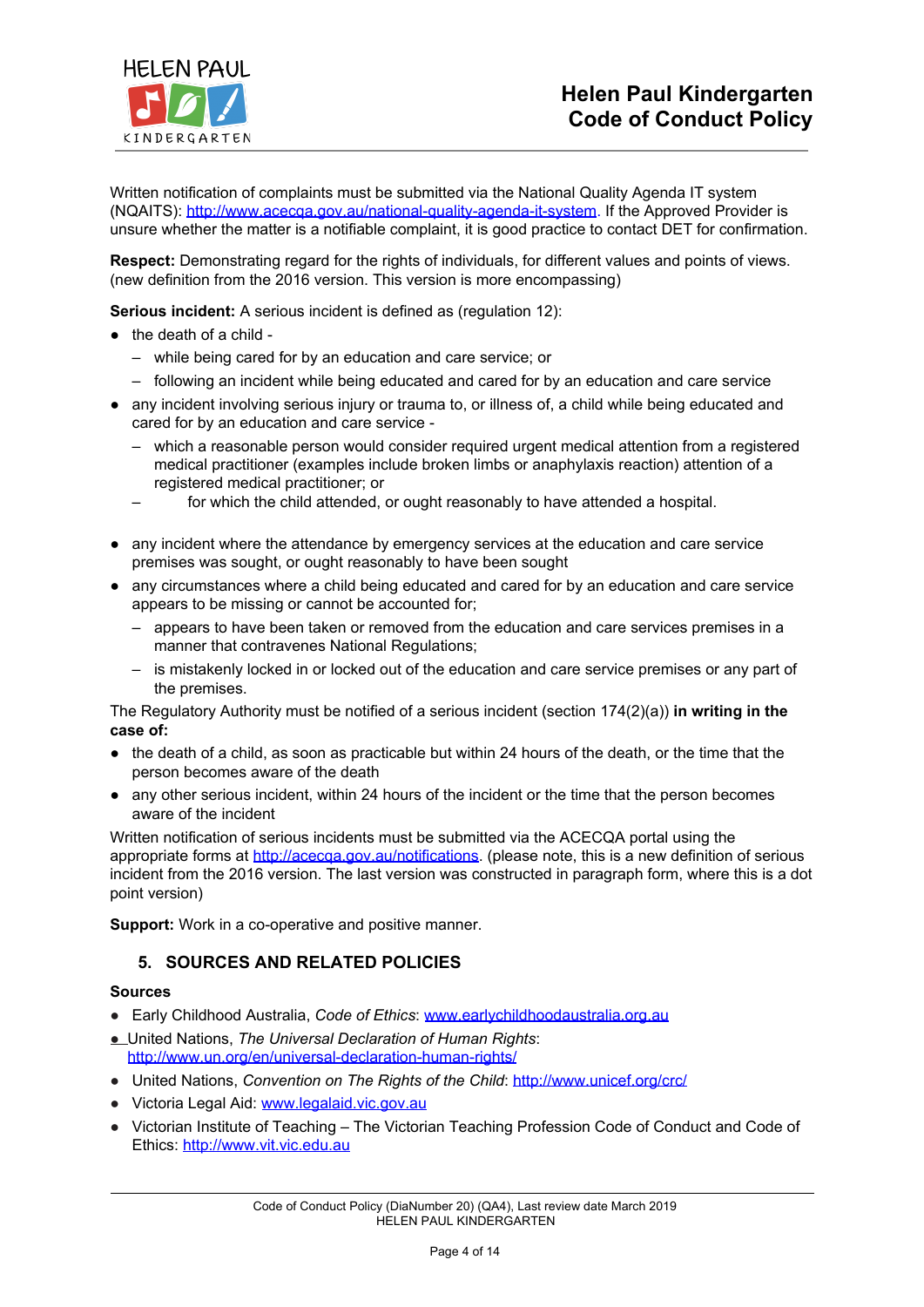

### **Related policies**

- *Child Safe (formerly Child Protection) Policy*
- *Complaints and Grievances Policy*
- *Delivery and Collection of Children Policy*
- *Interactions with Children Policy*
- *Occupational Health and Safety Policy*
- *Privacy and Confidentiality Policy*
- *Relaxation and Sleep Policy (new, check if we have one)*
- *Staffing Policy*

## **RESPONSIBILITIES**

#### **The Approved Provider is responsible for:**

- providing a safe environment for staff, contractors, volunteers, students on placement, parents/guardians, children and others attending the programs and activities of Helen Paul Kindergarten (new)
- providing guidance through leadership and by being a positive role model (new)
- developing and updating/ reviewing codes of conduct for Helen Paul Kindergarten in collaboration with the Nominated Supervisor, staff, parents/guardians, children and others involved with the service (refer to Attachments 1 and 3) ('collaborating with' is new. In the 2016 version this was not specified).
- ensuring that staff, volunteers, students and parents/guardians are provided with a copy of this policy on employment, engagement or enrolment at the service and that the current codes of conduct are publicly displayed and promoted to everyone including contractors and visitors
- ensuring that staff complete and sign the *Code of Conduct Acknowledgement* (refer to Attachment 2) and that these are filed with individual staff records upon engagement in the service
- ensuring that the codes of conduct are regularly discussed at staff meetings to reinforce expectations (new)
- developing a culture of accountability within the service for complying with the code(s) of conduct and being prepared to respond when behavioural expectations are not adhered to
- ensuring that all children being educated and cared for at Helen Paul Kindergarten are protected from harm and any hazard likely to cause injury (National Law: Section 167) and that the children know who to speak to about any concerns and that their concerns are followed-up
- working with the Nominated Supervisor, staff, students, volunteers, parents/guardians and others at the service to provide an environment that encourages positive interactions, supports constructive feedback and holds one another to the codes of conduct (new)
- ensuring that parents/guardians of a child attending the service can enter the service premises at any time that the child is being educated and cared for, except where this may pose a risk to the safety of children or staff, or conflict with any duty of care of the Approved Provider, Nominated Supervisor or educators under the Law (Regulation 157)
- ensuring that contractors, volunteers, parent/guardians, students or visitors at the service are not placed in a situation where they are left alone with a child
- respecting individual abilities, needs, cultural practices and beliefs in all interactions, both verbal and non-verbal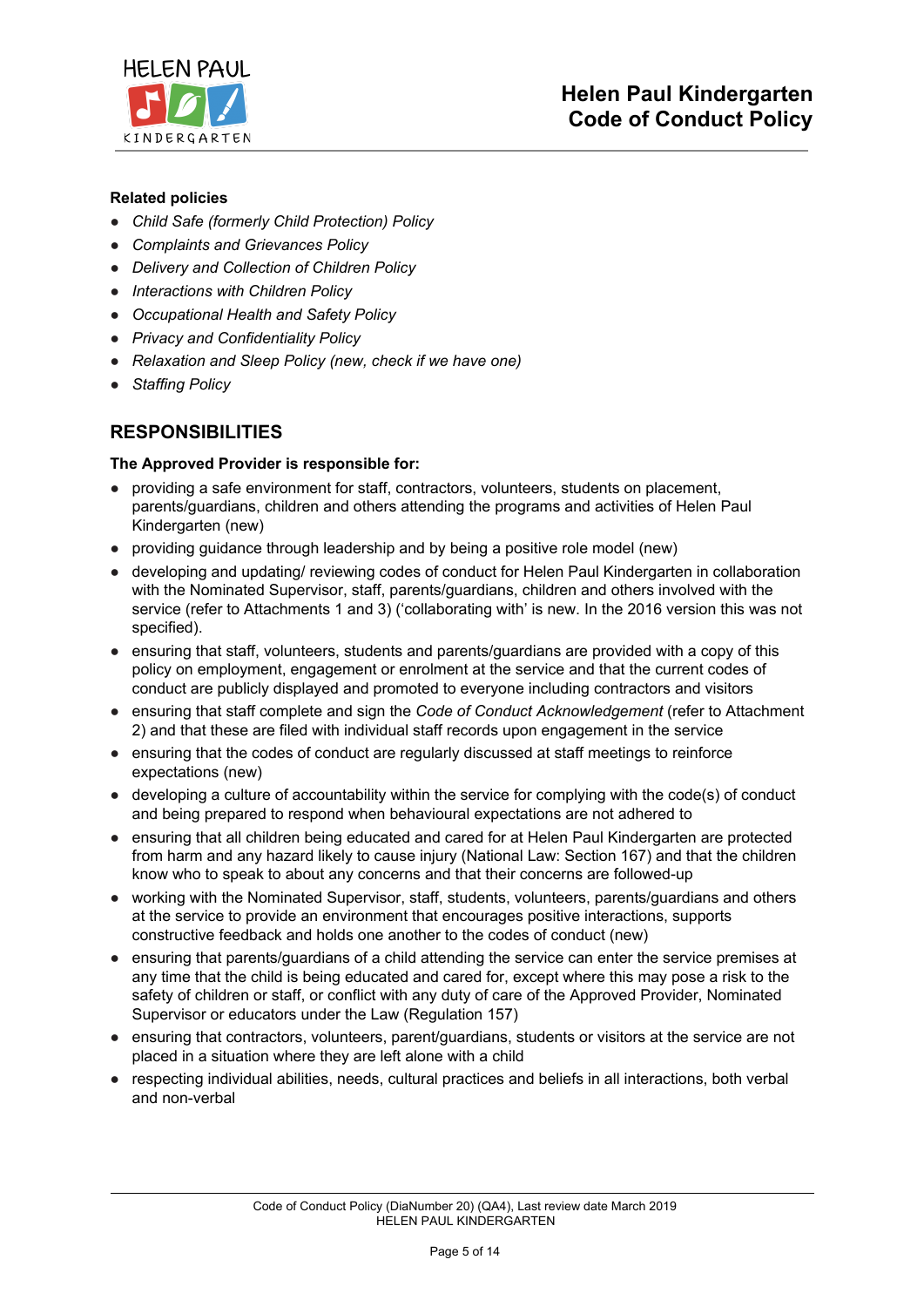

- notifying DET in writing within 24 hours of a serious incident (refer to *Definitions*) or of a notifiable complaint (refer to *Definitions*) at the service (National Law: Sections 174(2)(b) and 174(4), National Regulations: Regulations 175(2)(c) and 176(2)(b)) via the NQAITS
- referring notifiable complaints (refer to *Definitions*), grievances or complaints that are unable to be resolved appropriately and in a timely manner to the Grievances Subcommittee/investigator (refer to *Complaints and Grievances Policy*)
- activating the *Complaints and Grievances Policy* on notification of a breach of the *Code of Conduct Policy*
- taking appropriate disciplinary or legal action, or reviewing the terms of employment in the event of misconduct or a serious breach of the *Code of Conduct Policy*
- contacting Police in an emergency situation where it is believed that there is an immediate risk, such as when violence has been threatened or perpetrated or where sexual abuse or grooming is suspected as outlined in the *Child Safe (formerly Child Protection) Policy*.

#### **The Nominated Supervisor is responsible for:**

- ensuring that the children educated and cared for at Helen Paul Kindergarten are protected from harm and from any hazard likely to cause injury (National Law: Section 167)
- providing guidance through their leadership and by being a positive role model (new)
- assisting the Approved Provider to develop codes of conduct for staff and parents/guardians, students, contractors, volunteers and visitors (refer to Attachments 1 and 3 for samples)
- completing and signing the *Code of Conduct Acknowledgement* for staff (refer to Attachment 2)
- adhering to the Code of Conduct for staff at all times
- informing the Approved Provider in the event of a serious incident (refer to *Definitions*), of a notifiable complaint (refer to *Definitions*) or of a breach of the *Code of Conduct Policy*
- contacting Police in an emergency situation where it is believed that there is an immediate risk, such as when violence has been threatened or perpetrated, or where sexual abuse or grooming is suspected as outlined in the *Child Safe (formerly Child Protection) Policy*
- working with the Approved Provider, staff, students, volunteers, parents/guardians and others at the service to provide an environment that encourages positive interactions, supports constructive feedback and holds one another to the codes of conduct
- ensuring that parents/guardians, students and volunteers sign the code of conduct (refer to Attachment 4)
- ensuring that parents/guardians of a child attending the service can enter the service premises at any time that the child is being educated and cared for, except where this may pose a risk to the safety of children or staff, or conflict with any duty of care of the Approved Provider, Nominated Supervisor or educators under the Law (Regulation 157)
- developing practices and procedures to ensure that parent/guardians, students, contractors, volunteers or visitors at the service, are not placed in a situation where they are left alone with a child
- respecting individual abilities, needs, cultural practices and beliefs in all interactions, both verbal and non-verbal
- understanding and accepting that serious breaches of this code will be deemed misconduct and may lead to disciplinary or legal action, or a review of their employment.

#### **All Staff are responsible for:**

- assisting the Approved Provider to develop a code of conduct for staff (refer to Attachment 1)
- completing and signing the *Code of Conduct Acknowledgement* (refer to Attachment 2)
- adhering to the code of conduct for staff (refer to Attachment 1) at all times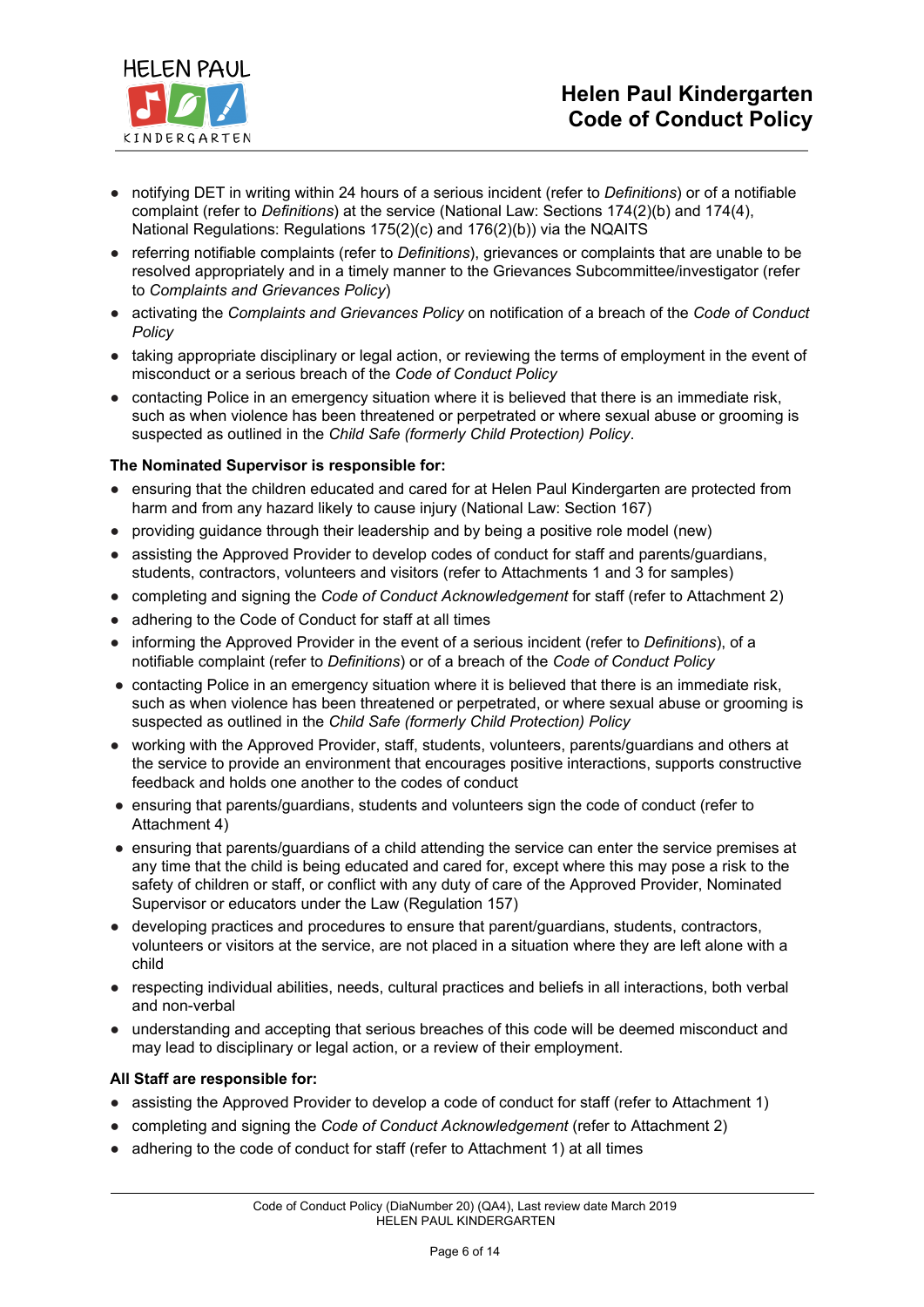

- providing guidance to students, volunteers, parents/guardians, students and visitors through positive role modelling and, when appropriate, clear and respectful directions
- working with the Approved Provider, Nominated Supervisor, their colleagues, students, volunteers, parents/guardians and others at the service to provide an environment that encourages positive interactions, supports constructive feedback and holds one another to the codes of conduct
- ensuring that parents/guardians, students, contractors, volunteers and visitors at the service are not placed in a situation where they are left alone with a child
- informing the Approved Provider in the event of a serious incident (refer to *Definitions*), of a notifiable complaint (refer to *Definitions*) or of a breach of the *Code of Conduct Policy*
- contacting Police in an emergency situation where it is believed that there is an immediate risk, such as when violence has been threatened or perpetrated or where sexual abuse or grooming is suspected as outlined in the *Child Safe (formerly Child Protection) Policy*.
- respecting individual abilities, needs, cultural practices and beliefs in all interactions, both verbal and non-verbal
- understanding and accepting that serious breaches of this code will be deemed misconduct and may lead to disciplinary or legal action, or a review of their employment.

#### **Parents/guardians are responsible for:**

- reading the *Code of Conduct Policy*
- completing and signing the Code of Conduct for parents/guardians (refer to Attachments 3 and 4)
- abiding by the Code of Conduct for parents/guardians
- being sensitive to and respecting the privacy of other children (and their families) at the service regarding a child's individual abilities, age, physical and intellectual development, needs, and cultural practices and beliefs, in all interactions, both verbal and non-verbal
- complying with all policies of the service.

#### **Students, contractors, volunteers and visitors while at the service, are responsible for following this policy and its procedures.**

# **EVALUATION**

In order to assess whether the values and purposes of the policy have been achieved, the Approved Provider will:

- regularly seek feedback from everyone affected by the policy regarding its effectiveness
- monitor the implementation, compliance, complaints and incidents in relation to this policy
- assess whether a satisfactory resolution has been achieved in relation to issues arising from this policy
- keep the policy up to date with current legislation, research, policy and best practice
- revise the policy and procedures as part of the service's policy review cycle, or as required
- notify parents/guardians at least 14 days before making any changes to this policy or its procedures.

# **ATTACHMENTS**

- Attachment 1: Sample Code of Conduct for Approved Provider, Nominated Supervisor and all staff
- Attachment 2: Code of Conduct Acknowledgement for staff
- Attachment 3: Sample Code of Conduct for parents/guardians, students, contractors and volunteers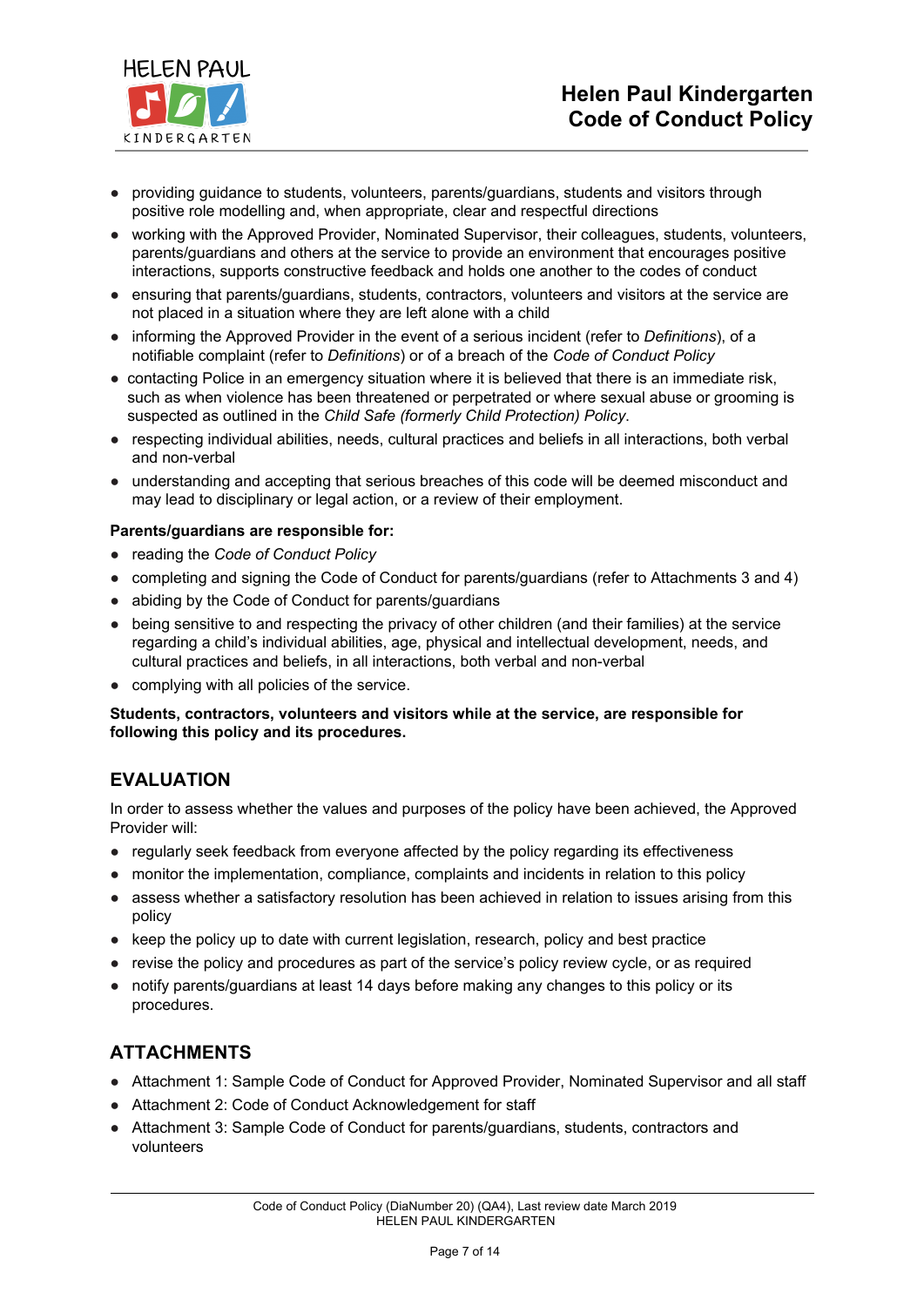

● Attachment 4: Code of Conduct Acknowledgement for parents/guardians, students, contractors and volunteers

## **AUTHORISATION**

This policy was adopted by the Approved Provider of Helen Paul Kindergarten on **15 July 2019.**

## **REVIEW DATE: JULY / 2022**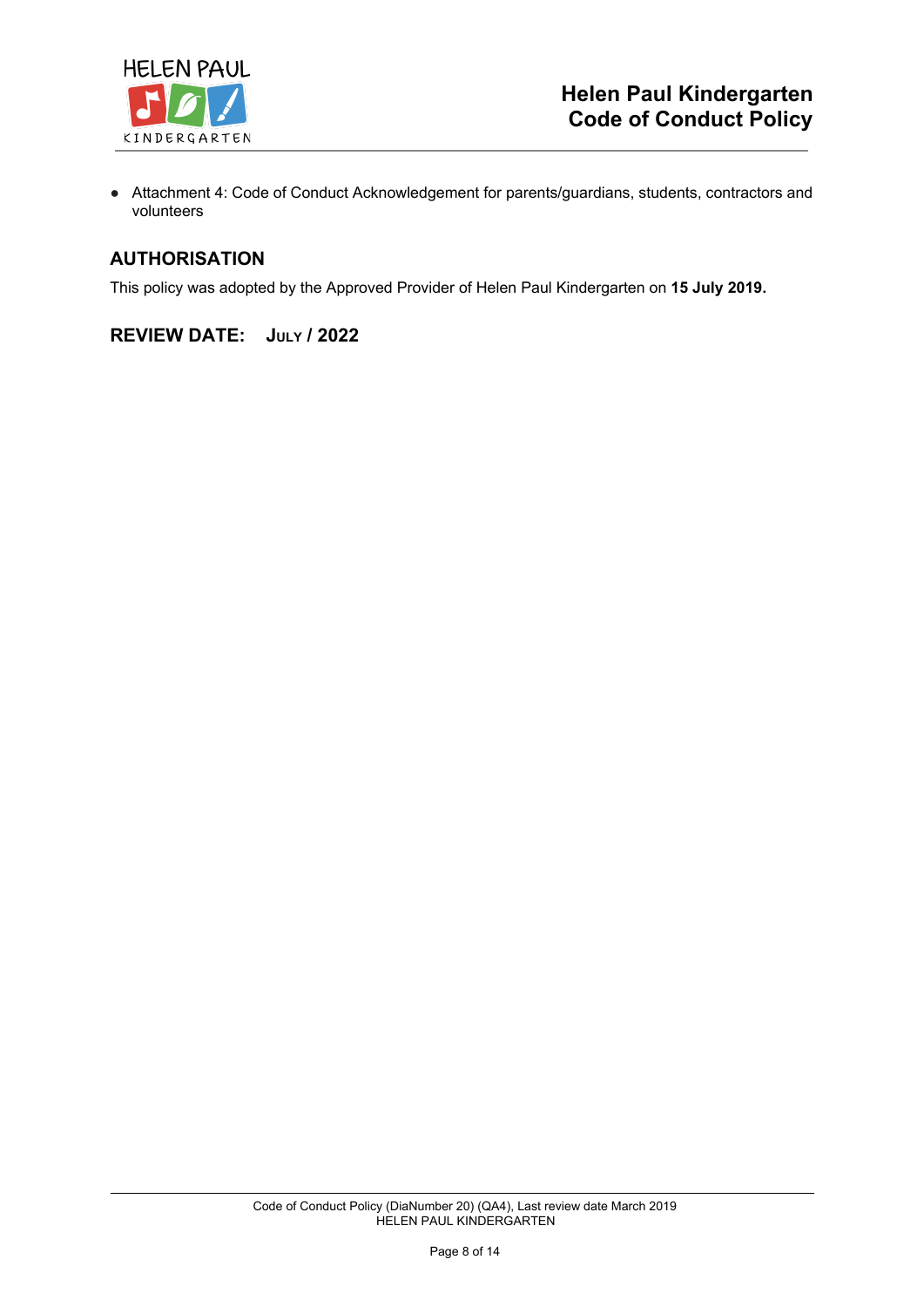

# **ATTACHMENT 1 Code of conduct for the Approved Provider, Nominated Supervisor, and all staff<sup>1</sup>**

The Approved Provider, Nominated Supervisor, and all staff at Helen Paul Kindergarten are responsible for promoting the safety and wellbeing of children and their families by: welcoming all children and their families and being inclusive

- treating everyone with respect, including listening to and valuing their ideas and opinions
- contributing to a culture of child safety
- adhering to the *Child Safe (formerly Child Protection) Policy* and all other policies
- taking all reasonable steps to protect children from abuse
- respecting the privacy of children and their families, and only disclosing information to people who have a need to know as required under the *Privacy and Confidentiality Policy*
- reporting and acting on any breaches of this Code of Conduct, complaints or concerns.

#### **Professional responsibilities**

The Approved Provider, Nominated Supervisor, and all staff demonstrate our commitment to our professional responsibilities by:

undertaking duties in a competent, timely and responsible way

- ensuring our knowledge and expertise is up to date and relevant to our roles
- being aware of the role of other professionals and agencies and working collaboratively and within the limits of our professional expertise
- understanding and complying with legal obligations in relation to:
	- − discrimination, harassment and vilification
	- − negligence
	- − grooming
	- − disclosure of child sexual abuse
	- − protection of a child from child sexual abuse
	- − mandatory reporting
	- − privacy and confidentiality
	- − occupational health and safety, including emergency evaluation procedures
	- − raising any complaints or grievances in accordance with the Complaints and Grievances Policy
	- − maintaining teacher registration and Working with Children checks as applicable.
- raising any complaints or grievances in accordance with the *Complaints and Grievances Policy.*

#### **Relationships with children**

The Approved Provider, Nominated Supervisor, and all staff at Helen Paul Kindergarten demonstrate our commitment to high-quality education and care for children by:

- encouraging children to express themselves and their opinions
- allowing children to undertake experiences that develop self-reliance and self-esteem

<sup>1</sup> This attachment was informed by the Victorian Institute of Teaching's *The Victorian Teaching Profession Code of Conduct* and *A Guide for Creating A Child Safe Organisation*, available from the Commission for Children and Young People (refer to *Sources)*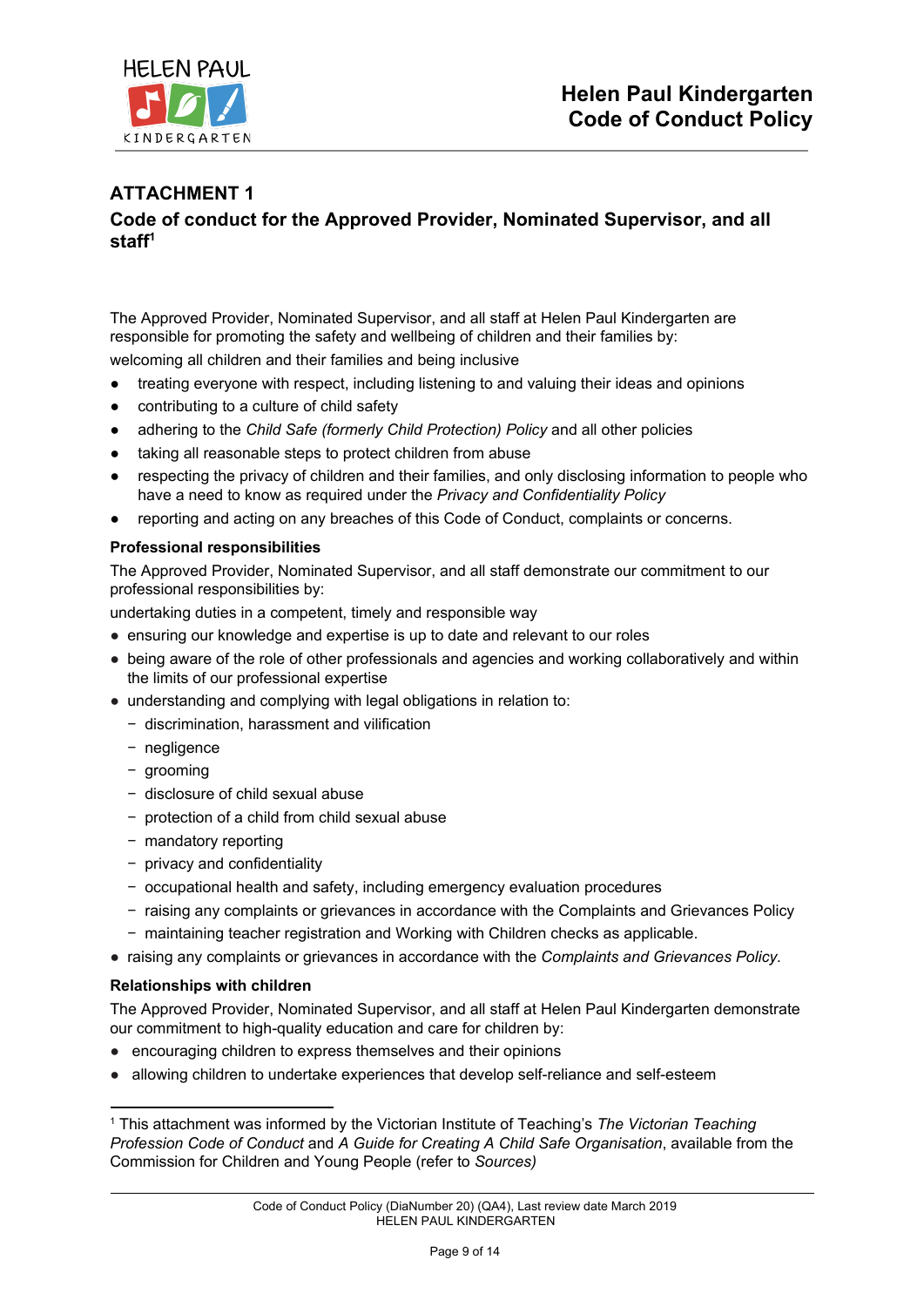

- maintaining a safe environment for children
- being a positive role model at all times
- speaking to children in an encouraging and positive manner
- giving each child positive guidance and encouraging appropriate behaviour
- providing opportunities for children to interact and develop respectful and positive relationships with each other, and with other staff members and volunteers at the service
- regarding all children equally, and with respect and dignity
- having regard to their cultural values and supporting them to express their culture
- respecting individual difference including age, physical and intellectual development, and catering for the abilities of each child at the service
- working with children in an open and transparent way by informing other staff about the work being done with children
- encouraging and assisting children to undertake activities of a personal nature for themselves e.g. toileting and changing clothes
- informing children if physical contact is required for any purpose, asking them if they are comfortable with this interaction and complying with the *Interactions with Children policy*.

#### **Relationships with parents/guardians and families**

In our relationships with parents/guardians and families, the Approved Provider, Nominated Supervisor, and all staff demonstrate our commitment to collaboration by:

- working collaboratively with parents/guardians and families
- considering the perspective of parents/guardians and families when making decisions that impact on the education and care of their child
- communicating with parents/quardians and families in a timely and sensitive manner
- responding to concerns expressed by parents/guardians and families in a timely and appropriate manner.

#### **Relationships with employer and between colleagues**

In relationships with the Approved Provider, Nominated Supervisor,and between colleagues, staff demonstrate collegiality by:

- encouraging others to act in accordance with this Code of Conduct and taking action when they observe behaviours which are outside of the Code of Conduct (new)
- developing relationships based on mutual respect, equity and fairness
- working in partnership in a courteous, respectful and encouraging manner
- valuing the input of others
- sharing expertise and knowledge in appropriate forums, and in a considered manner
- respecting the rights of others as individuals
- giving encouraging and constructive feedback, and respecting the value of different professional approaches
- being prepared to have difficult conversations and use constructive processes to address differences of opinion.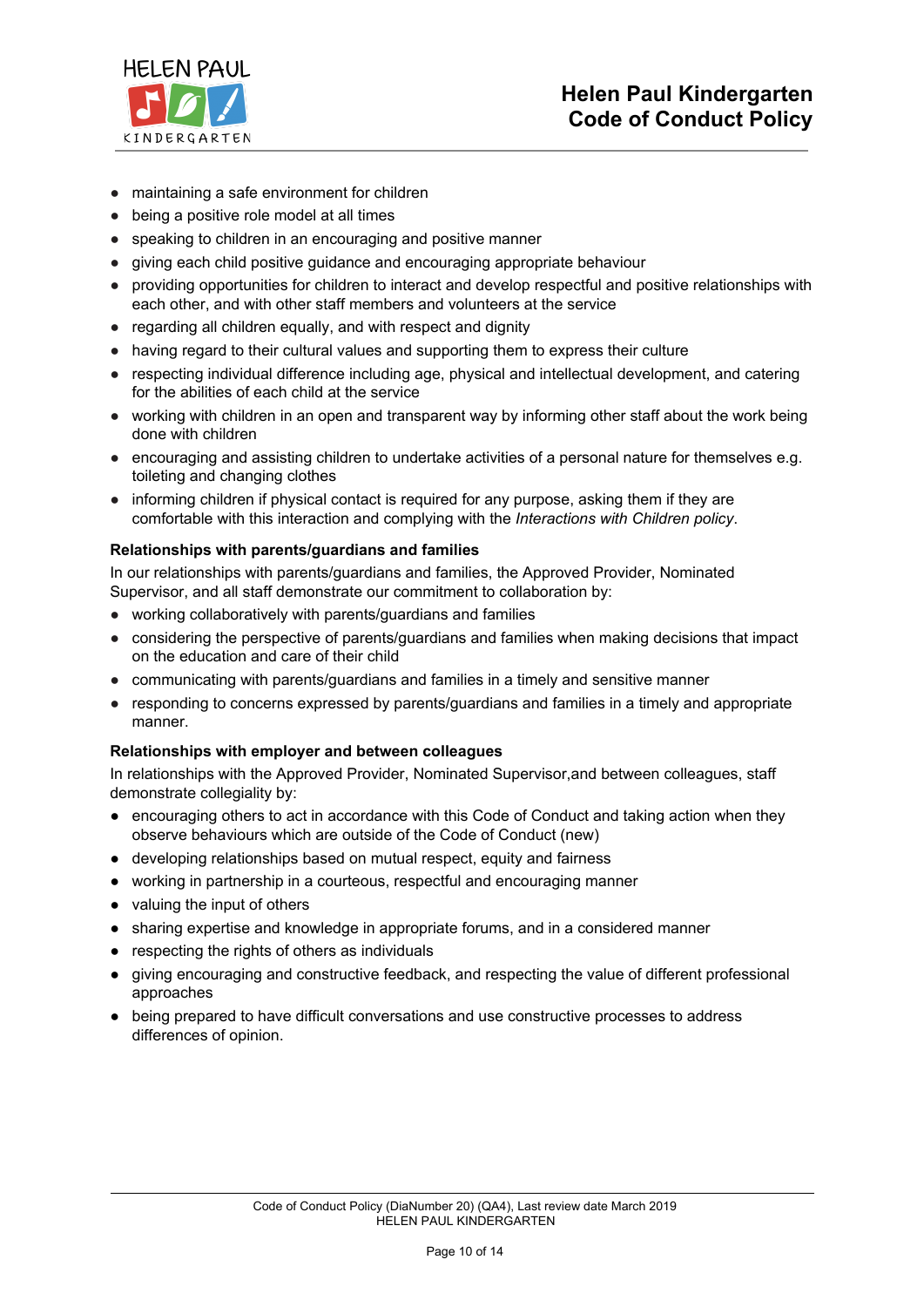

# **ATTACHMENT 2 Code of Conduct Policy Acknowledgement for staff**

I hereby acknowledge that on , I received a copy of the *Code of Conduct Policy* for Helen Paul Kindergarten.

I have read the policy and I understand its contents.

I commit to abiding by the Code of Conduct and fulfilling my responsibilities as outlined in this policy whilst working at Helen Paul Kindergarten.

I understand that the Approved Provider will address any breach of this policy, and that any *serious* breach could lead to disciplinary or legal action.

Signature **Name** (please print) Date Witness signature Mame (please print) Date

Thank you for your contribution to making Helen Paul Kindergarten an open, safe, welcoming and friendly environment.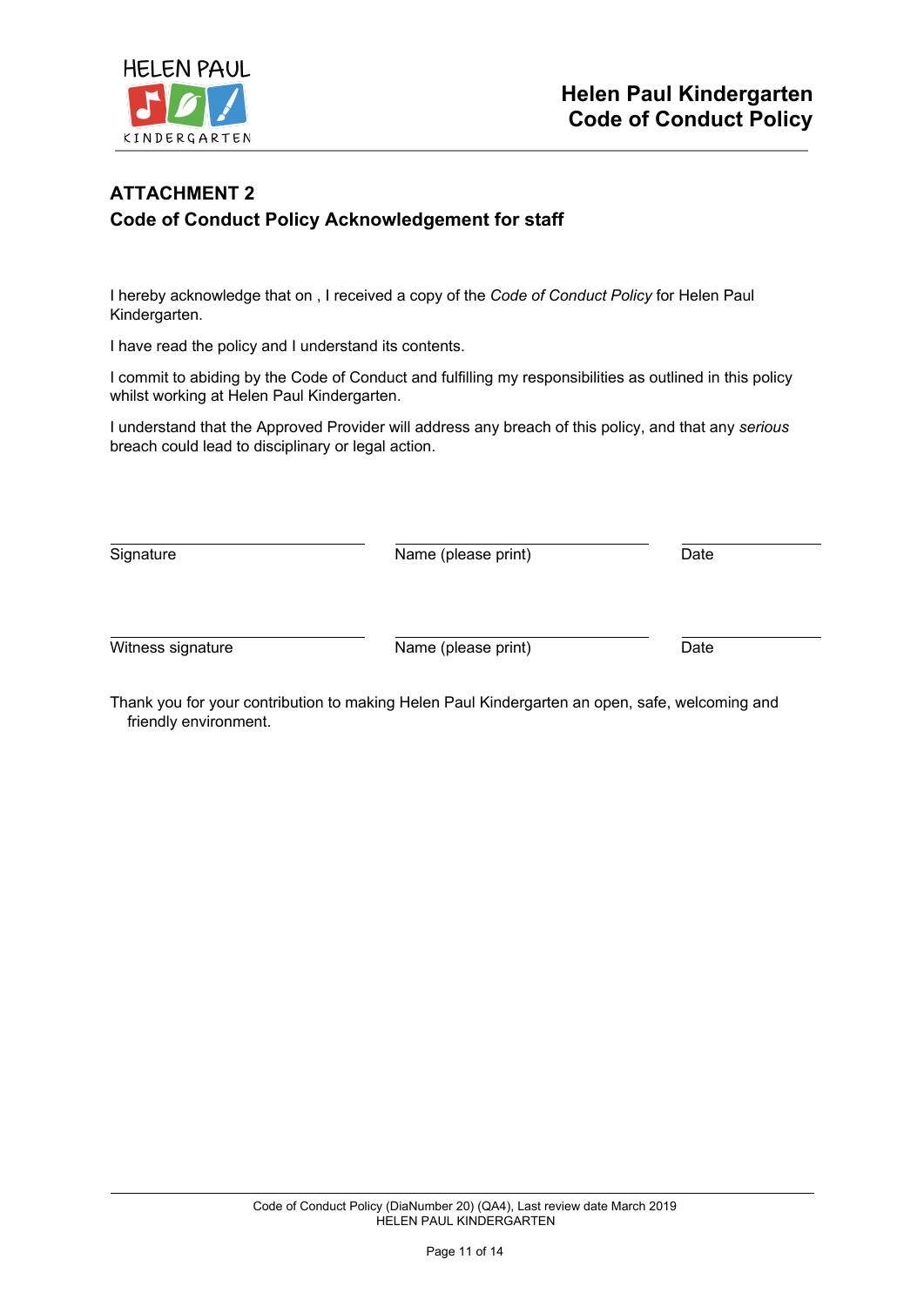

# **ATTACHMENT 3 Code of conduct for parents/guardians, students, volunteers, contractors and visitors**

I commit to contributing to creating an environment at Helen Paul Kindergarten that:

- respects the rights of the child and values diversity
- acknowledges the vulnerability of Aboriginal children, children from a culturally and linguistically diverse background and children with a disability and has zero tolerance of discrimination
- maintains a duty of care (refer to *Definitions*) towards all children at the service
- is committed to the safety and wellbeing of each child at the service
- is committed to the safety and wellbeing of all staff at the service
- provides a safe and secure environment for all at the service
- provides an open, welcoming environment in which everyone's contribution is valued and respected
- is committed to communicating openly and honestly
- is committed to continually learning how to be inclusive and respectful of cultural needs
- encourages parents/guardians, volunteers, students and community members to support and participate in the program and activities of the service.

#### **Relationships with children**

In our relationships with children, I commit to:

- being a positive role model at all times
- encouraging children to express themselves and their opinions
- allowing children to undertake experiences that develop self-reliance and self-esteem
- maintaining a safe environment for children
- speaking to children in an encouraging and positive manner
- giving each child positive guidance and encouraging appropriate behaviour
- regarding all children equally, and with respect and dignity
- having regard to each child's cultural values
- respecting individual difference including age, physical and intellectual development, and catering for the abilities of each child at the service.

#### **Relationships with the Approved Provider, Nominated Supervisor, staff and others**

In my relationships with the Approved Provider, Nominated Supervisor, staff, other parents/guardians, volunteers and visitors I commit to:

- reading and abiding by the *Code of Conduct Policy*
- developing relationships based on mutual respect
- working in partnership in a courteous, respectful and encouraging manner
- valuing the input of others
- sharing our expertise and knowledge in a considered manner
- respecting the rights of others as individuals
- giving encouraging and constructive feedback, and respecting the value of different professional approaches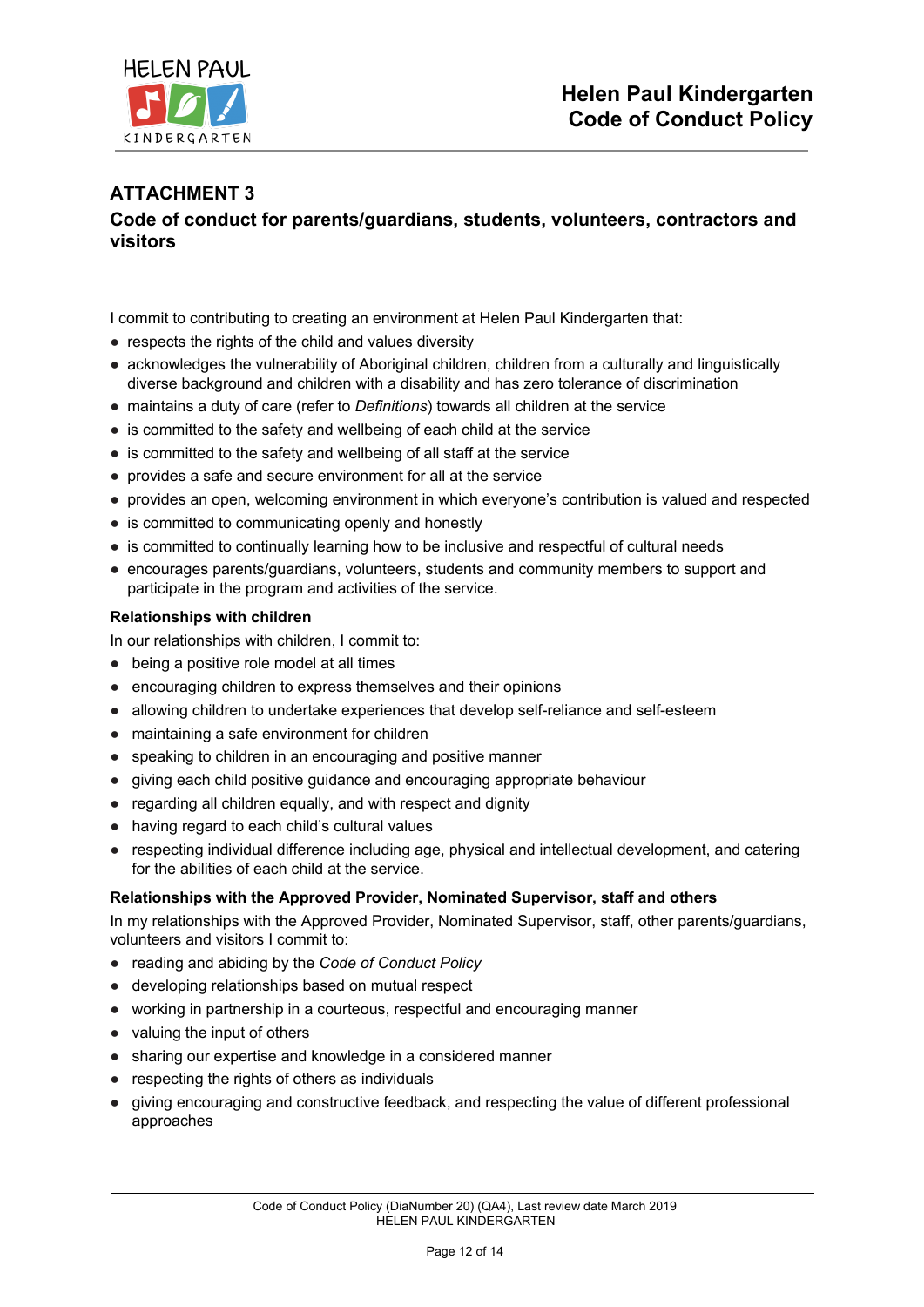

- respecting the privacy of children and their families and only disclosing information to people who have a need to know as required under the Privacy and Confidentiality policy
- following the directions of staff at all times
- treating the kindergarten environment with respect
- raising any concerns, including concerns about safety, as soon as possible with staff to ensure that they can be resolved efficiently
- raising any complaints or grievances in accordance with the *Complaints and Grievances Policy.*